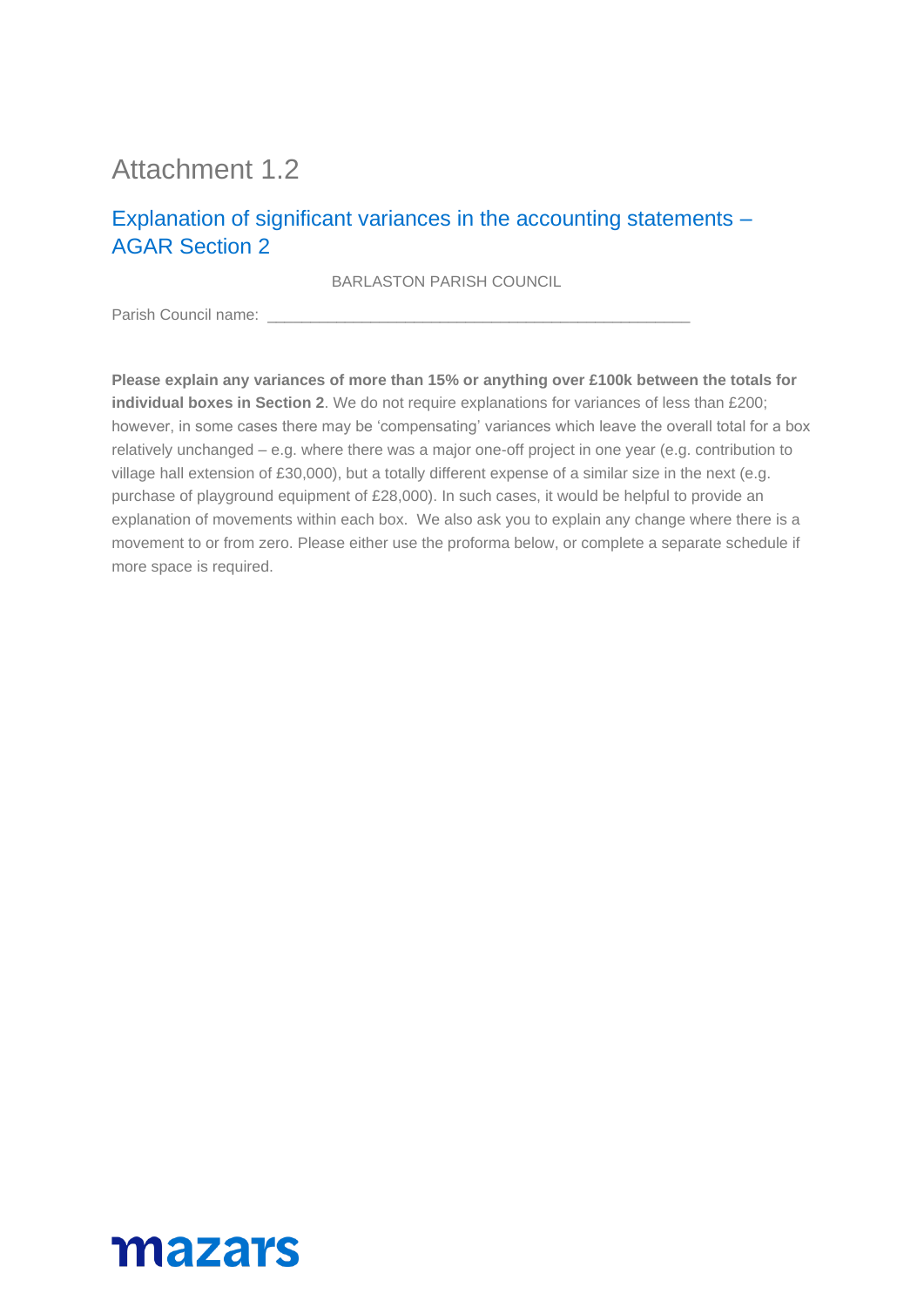| <b>Section 2</b>                      | 2020/21    | 2021/22     | Variance            | <b>Detailed explanation of variance</b><br>(for each reason noted please include monetary<br>values (to nearest £10)                   |                                                                                                                                       |  |
|---------------------------------------|------------|-------------|---------------------|----------------------------------------------------------------------------------------------------------------------------------------|---------------------------------------------------------------------------------------------------------------------------------------|--|
|                                       | £          | £           | $(+/-)$ £           |                                                                                                                                        |                                                                                                                                       |  |
| Box 2                                 | 65,199     | 64,520      | $-679$              |                                                                                                                                        |                                                                                                                                       |  |
| Precept                               |            |             |                     |                                                                                                                                        |                                                                                                                                       |  |
| Box 3                                 | 29,549     | 16,804      | $-12,745$           | Funding 2020/2021                                                                                                                      | Funding 2021/2022                                                                                                                     |  |
| Other                                 |            |             |                     | Other Income:                                                                                                                          | Other Income:                                                                                                                         |  |
| income                                |            |             |                     | Reclaiming VAT @ £8,714                                                                                                                | Reclaiming VAT @ £3,803                                                                                                               |  |
|                                       |            |             |                     | Grass cutting grant from<br>the County Council @<br>£3,130                                                                             | Grass cutting grant from<br>the County Council<br>@£4,173                                                                             |  |
|                                       |            |             |                     | Unfettered grant from the<br>Village Hall (Parish<br>Council are Sole Trustee)<br>to cover building works /<br>utility costs @ £11,403 | Unfettered grant from the<br>Village Hall (Parish<br>Council are Sole Trustee)<br>to cover building works /<br>utility costs @ £2,297 |  |
|                                       |            |             |                     | Bank Interest £25                                                                                                                      | Bank interest @ £9                                                                                                                    |  |
|                                       |            |             |                     | Lease Payments / income<br>for training / grants @<br>£1,475                                                                           | Lease Payments (no<br>training undertaken) @<br>£1,040                                                                                |  |
|                                       |            |             |                     | Concurrent / CGI @<br>£4,803                                                                                                           | Concurrent / CGI @<br>£5,482                                                                                                          |  |
|                                       |            |             |                     | <b>Total 29,549</b>                                                                                                                    | <b>Total £16,804</b>                                                                                                                  |  |
|                                       |            |             |                     |                                                                                                                                        | Difference @ - £12,745                                                                                                                |  |
| Box 4                                 | 17211      | 17777       | 566                 |                                                                                                                                        |                                                                                                                                       |  |
| <b>Staff</b><br>costs                 |            |             |                     |                                                                                                                                        |                                                                                                                                       |  |
| Box 5<br>Loan<br>interest/<br>capital | $\sqrt{a}$ | $\mathbf 0$ | $\circlearrowright$ |                                                                                                                                        |                                                                                                                                       |  |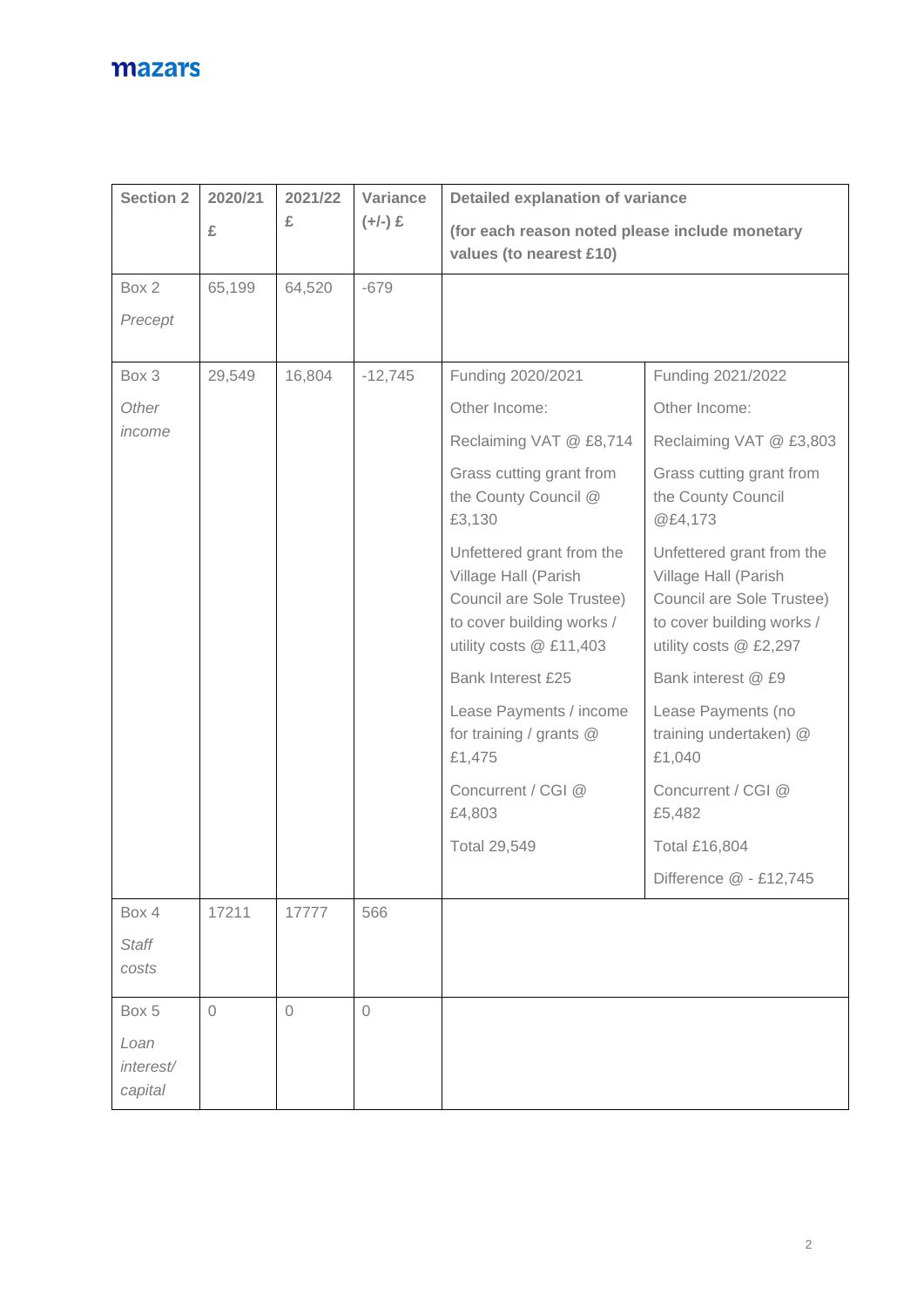| Box 6             | 77,375 | 56,828 | $-20547$ |                                                                                                                                                                                           | 2020/21 | 2021/22 |
|-------------------|--------|--------|----------|-------------------------------------------------------------------------------------------------------------------------------------------------------------------------------------------|---------|---------|
| Other<br>payments |        |        |          | (a) Lengthsman Costs in 2020/21<br>@ £8,048. In 2021/22 these were<br>£1,600 (a reduction of £6,448).<br>Costs were allocated to a<br>permanent 'Maintenance<br>contract', see (j) below. | 8,048   | 1,600   |
|                   |        |        |          | (b) Staff Training 2020/21 @<br>£704. In 2021/22 @ £577 (a<br>reduction of £127)                                                                                                          | 704     | 577     |
|                   |        |        |          | (c) Members Training 2020/21 @<br>£150. In 2021/22 @ £125 (a<br>reduction of £25)                                                                                                         | 150     | 125     |
|                   |        |        |          | (d) Expenses & Allowances in<br>2020/21 @ £51, in 2021/22 @<br>£44 (a reduction of £7)                                                                                                    | 51      | 44      |
|                   |        |        |          | (e) Chairman's allowance<br>remained at £250                                                                                                                                              | 250     | 250     |
|                   |        |        |          | (f) Consultancy $2020/21$ @<br>£1,187 - 2021/22 @ £840 (a<br>reduction of £347. Costs incurred<br>in 2020/21 as follows:                                                                  | 1,187   | 840     |
|                   |        |        |          | Planning Consultancy works @<br>£1,050                                                                                                                                                    |         |         |
|                   |        |        |          | ROSPA Reports @ £137                                                                                                                                                                      |         |         |
|                   |        |        |          | <b>Total £1,187</b>                                                                                                                                                                       |         |         |
|                   |        |        |          | Costs incurred in 2021/22 as<br>follows:                                                                                                                                                  |         |         |
|                   |        |        |          | Removal of travellers @ £840                                                                                                                                                              |         |         |
|                   |        |        |          | (g) Audit 2020/2021 @ £171.<br>2021/22 @ £493 (increase of<br>£322). Figure includes Mazar fees<br>previously included in Other<br>Office Costs.                                          | 171     | 493     |
|                   |        |        |          | (h) Audit Village Hall 2020/21 @<br>£146. 2021/22 @ £149 (increase<br>of $£3)$                                                                                                            | 146     | 149     |
|                   |        |        |          | (i) Insurance costs remained @<br>£980                                                                                                                                                    | 980     | 980     |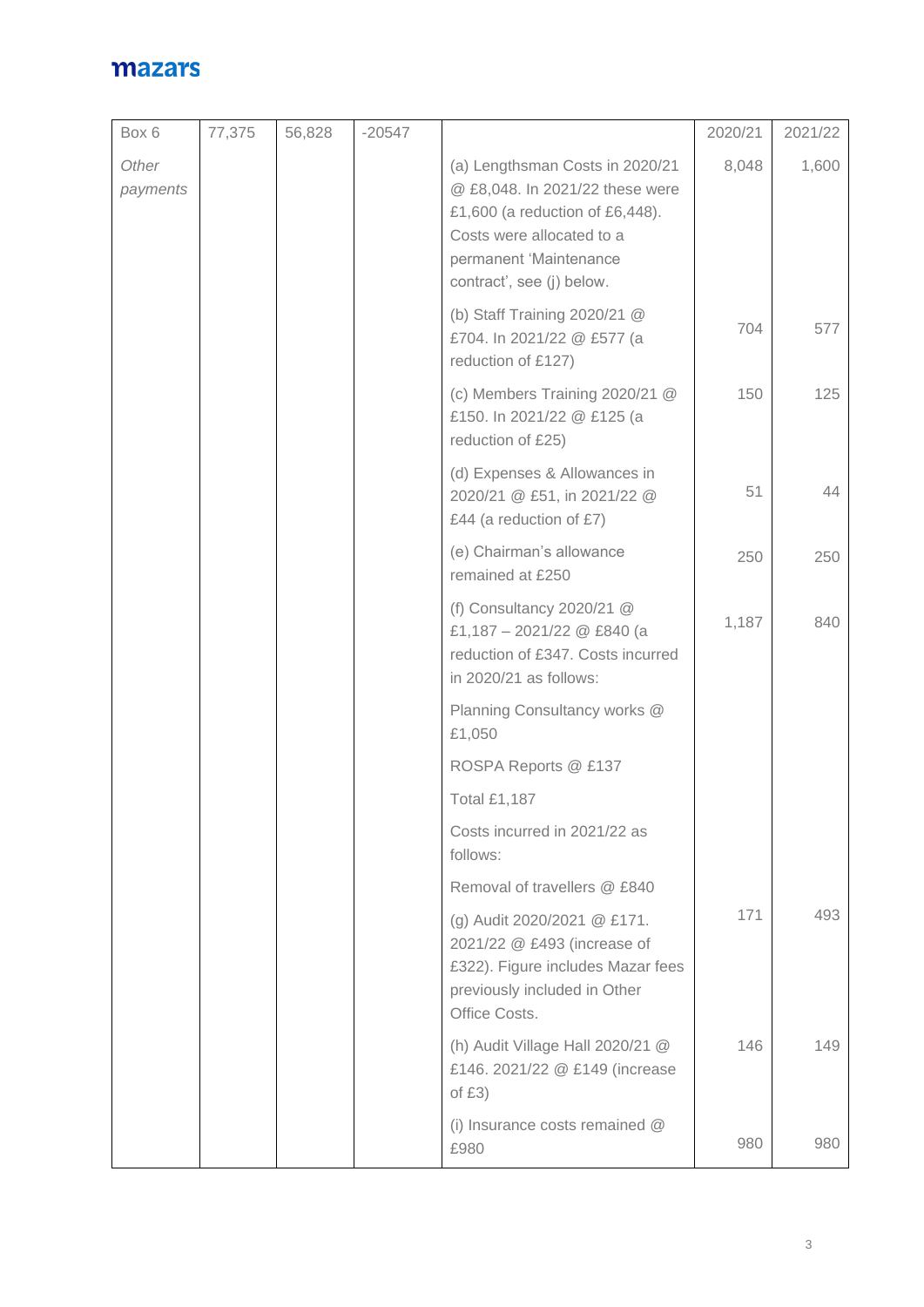| (j) Grounds Maintenance 2020/21<br>@ £4,953. 2021/22 @ £14,249<br>(increase of £9,296). This<br>includes the previous<br>Lengthsman's fees.              | 4,953  | 14,249 |
|----------------------------------------------------------------------------------------------------------------------------------------------------------|--------|--------|
| (k) Repairs & Maintenance<br>2020/21 @ £791.2021/22 @<br>£10,390 (an increase of £9,599)                                                                 | 791    | 10,390 |
| Costs incurred in 2020/21<br>included:                                                                                                                   |        |        |
| Paint @ £26                                                                                                                                              |        |        |
| Defib Replacement parts @ £461                                                                                                                           |        |        |
| Dog Bag replenishment @ £304                                                                                                                             |        |        |
| Total £791.                                                                                                                                              |        |        |
| Works undertaken in 2021/22<br>included:                                                                                                                 |        |        |
| Works on the Canal @ £2,050                                                                                                                              |        |        |
| Village Green Drainage works @<br>£4,129                                                                                                                 |        |        |
| Asset Maintenance works @<br>£3,563                                                                                                                      |        |        |
| Tree Works @ £648                                                                                                                                        |        |        |
| <b>Total £10,390</b>                                                                                                                                     |        |        |
| (I) Repairs & Maintenance (non<br>Parish) 2020/21 @ £675. 2021/22<br>@ £0. A decrease of £675.<br>Figures moved to Repairs &<br>Maintenance main budget. | 675    | $\cup$ |
| (m) Village Hall Repairs 2020/21<br>@ £26,053. 2021/22 @ £258 (a<br>reduction of £25,795)                                                                | 26,053 | 258    |
| 2020/21 works included:                                                                                                                                  |        |        |
| Garage works @ £1,680                                                                                                                                    |        |        |
| Emergency Roof works @ £120                                                                                                                              |        |        |
| Clock Tower Installation @ £420                                                                                                                          |        |        |
| Wiring of external clock @ £160                                                                                                                          |        |        |
| Roof Works @ £8,912                                                                                                                                      |        |        |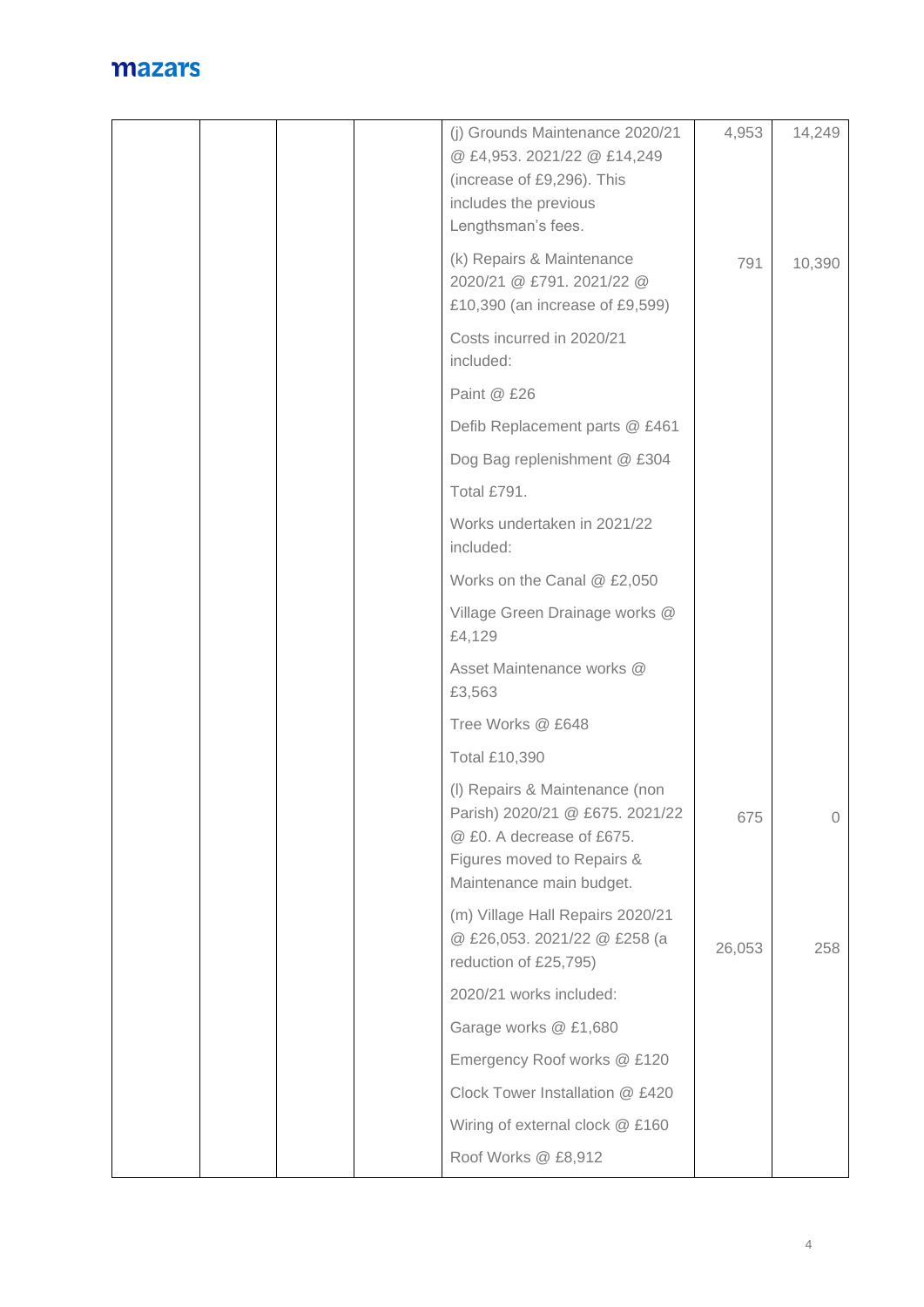|  | Ground Works @ £850                                                                                                                                                 |       |       |
|--|---------------------------------------------------------------------------------------------------------------------------------------------------------------------|-------|-------|
|  | Air Conditioning Repair @ £120                                                                                                                                      |       |       |
|  | Drainage works @ £3,510                                                                                                                                             |       |       |
|  | Suspended ceiling works @<br>£2,654                                                                                                                                 |       |       |
|  | Kitchen Repairs @ £914                                                                                                                                              |       |       |
|  | Painting of the Hall @ £2,350                                                                                                                                       |       |       |
|  | Floor Works @ £2,763                                                                                                                                                |       |       |
|  | Gate works @ £1,600                                                                                                                                                 |       |       |
|  | Total £26,053                                                                                                                                                       |       |       |
|  | In 2021/22 floor works were<br>undertaken @ £258                                                                                                                    |       |       |
|  | (n) Subscriptions $2020/21$ @<br>£1,271. 2021/22 @ £887 (a<br>reduction of £384). In 2021/22<br>figures were moved from<br>subscription into Other Office<br>Costs. | 1,271 | 887   |
|  | (o) Other Office Costs 2020/21 @<br>£2,990. 2021/22 @ £7,078 (an<br>increase of £4,088)                                                                             | 2,990 | 7,078 |
|  | 2020/21 main variances were as<br>follows:                                                                                                                          |       |       |
|  | We incurred a charge of £1,000<br>for the severance of a<br>maintenance contract                                                                                    |       |       |
|  | We moved into a permanent<br>office, annual lease cost @<br>£2,050                                                                                                  |       |       |
|  | Hosting of the village show @<br>£528                                                                                                                               |       |       |
|  | Stage Hire @ £450                                                                                                                                                   |       |       |
|  | <b>Total £4,028</b>                                                                                                                                                 |       |       |
|  | (p) Grants & Donations 2020/21<br>@ £3,400. 2021/22 @ £7,601 (an<br>increase of £4,201)                                                                             | 3,400 | 7,601 |
|  | Grants in 2020/21 as follows:                                                                                                                                       |       |       |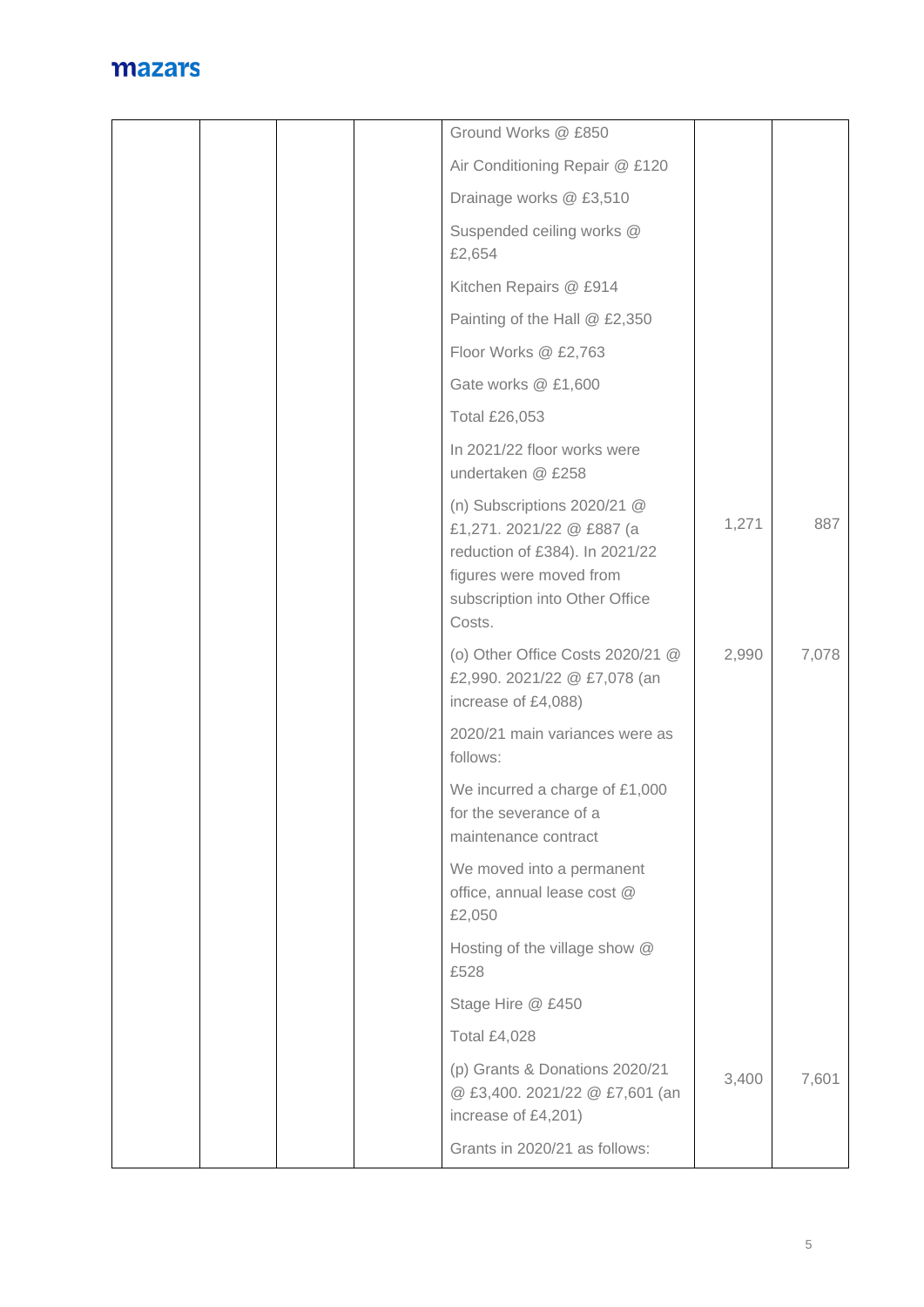|  |  | Walking for health @ £100                             |  |
|--|--|-------------------------------------------------------|--|
|  |  | Tooling for ramblers @ £200                           |  |
|  |  | Grant for PPE for volunteers £400                     |  |
|  |  | Support for First Responders @<br>£1,000              |  |
|  |  | Prostate Testing Grant @ £300                         |  |
|  |  | Poppy Appeal @ £300                                   |  |
|  |  | Printing annual village publication<br>@ £500         |  |
|  |  | Poppy Appeal @ £100                                   |  |
|  |  | Hospice Grant @ £500                                  |  |
|  |  | <b>Total £3,400</b>                                   |  |
|  |  | Grants awarded in 2021/22 as<br>follows:              |  |
|  |  | Contribution to grass cutting @<br>£1320              |  |
|  |  | Heating System Village Hall @<br>£600                 |  |
|  |  | Litter picking equipment @ £200                       |  |
|  |  | Thank You event catering @ £250                       |  |
|  |  | <b>HUS Training Village Hall</b><br>Volunteers @ £270 |  |
|  |  | <b>H&amp;S Training Transport Scheme</b><br>@ £175    |  |
|  |  | Fireworks Grant @ £500                                |  |
|  |  | Poppy Appeal @ £350                                   |  |
|  |  | Grass Cutting contribution @<br>£1,346                |  |
|  |  | Silver Surfer IT Course @ £500                        |  |
|  |  | Hospice Grant @ £500                                  |  |
|  |  | New kitchen contribution bowls<br>club @ £500         |  |
|  |  | Christmas leaflet printing @ £400                     |  |
|  |  | Book of thanks contribution @<br>£40                  |  |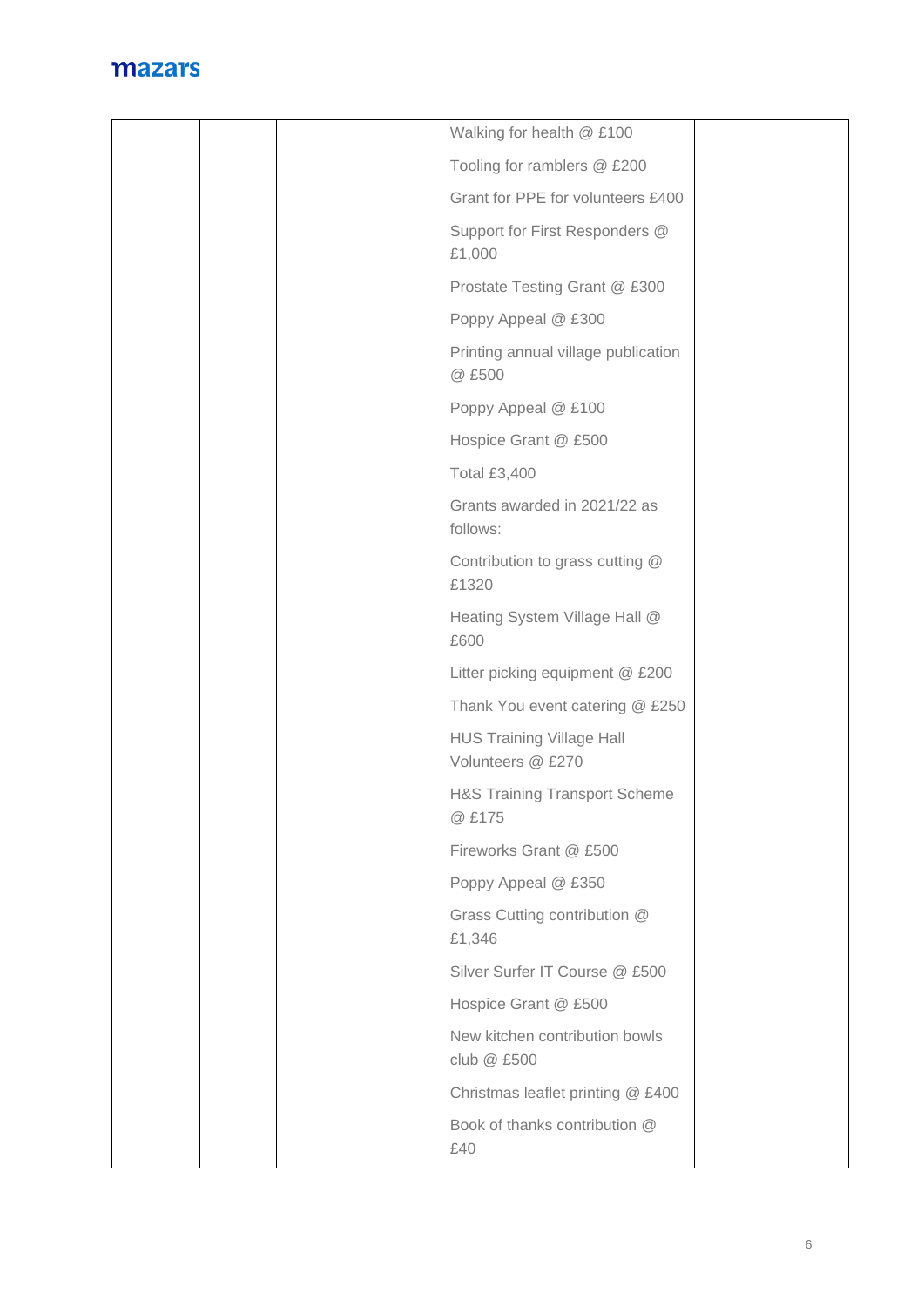|  |  | WI Refreshment Grant @ 150                                                                                            |          |          |
|--|--|-----------------------------------------------------------------------------------------------------------------------|----------|----------|
|  |  | Heron Refreshment Grant @<br>£150                                                                                     |          |          |
|  |  | Girl Guides Kenya grant @ £250                                                                                        |          |          |
|  |  | PSA Testing Grant @ £100                                                                                              |          |          |
|  |  | <b>Total £7,601</b>                                                                                                   |          |          |
|  |  | (q) Leases 2020/21 @ £0.<br>2021/22 @ £1,050 - new<br>allotment contract                                              | $\Omega$ | 1,050    |
|  |  | (r) Gas 2020/21 @ £615. 2021/22<br>@ £1,067 (increase of £452).<br>Increase in costs / usage since<br>COVID-19        | 615      | 1,067    |
|  |  | (s) Electricity 2020/21 @ £473.<br>2021/22 @ £785 (increase of<br>£312). Increase in costs / usage<br>since COVID-19. | 473      | 785      |
|  |  | (t) Telephone / Internet. 2020/21<br>@ £360.2021/22 @ £496<br>(increase of £136).                                     | 360      | 496      |
|  |  | (u) Election costs $2020/21$ @<br>£286. No election in 2021/20. (A<br>reduction of £286).                             | 286      | $\Omega$ |
|  |  | (v) Capital Projects / New Assets<br>2020/21 @ £14,650. 2021/22 @<br>£4,791. (A reduction of £9,859).                 | 14,650   | 4,791    |
|  |  | 2020/21 as follows:                                                                                                   |          |          |
|  |  | 2 x speed indicator devices @<br>£3,500                                                                               |          |          |
|  |  | Village Hall Clock Tower @<br>£1,735                                                                                  |          |          |
|  |  | Noticeboard @ £2,202                                                                                                  |          |          |
|  |  | 2 x Garages @ £6,166                                                                                                  |          |          |
|  |  | Pots for play area @ £29.70                                                                                           |          |          |
|  |  | Bench @ £1,016                                                                                                        |          |          |
|  |  | <b>Total £14,650</b>                                                                                                  |          |          |
|  |  | Replacement defib cabinets @<br>£4,275                                                                                |          |          |